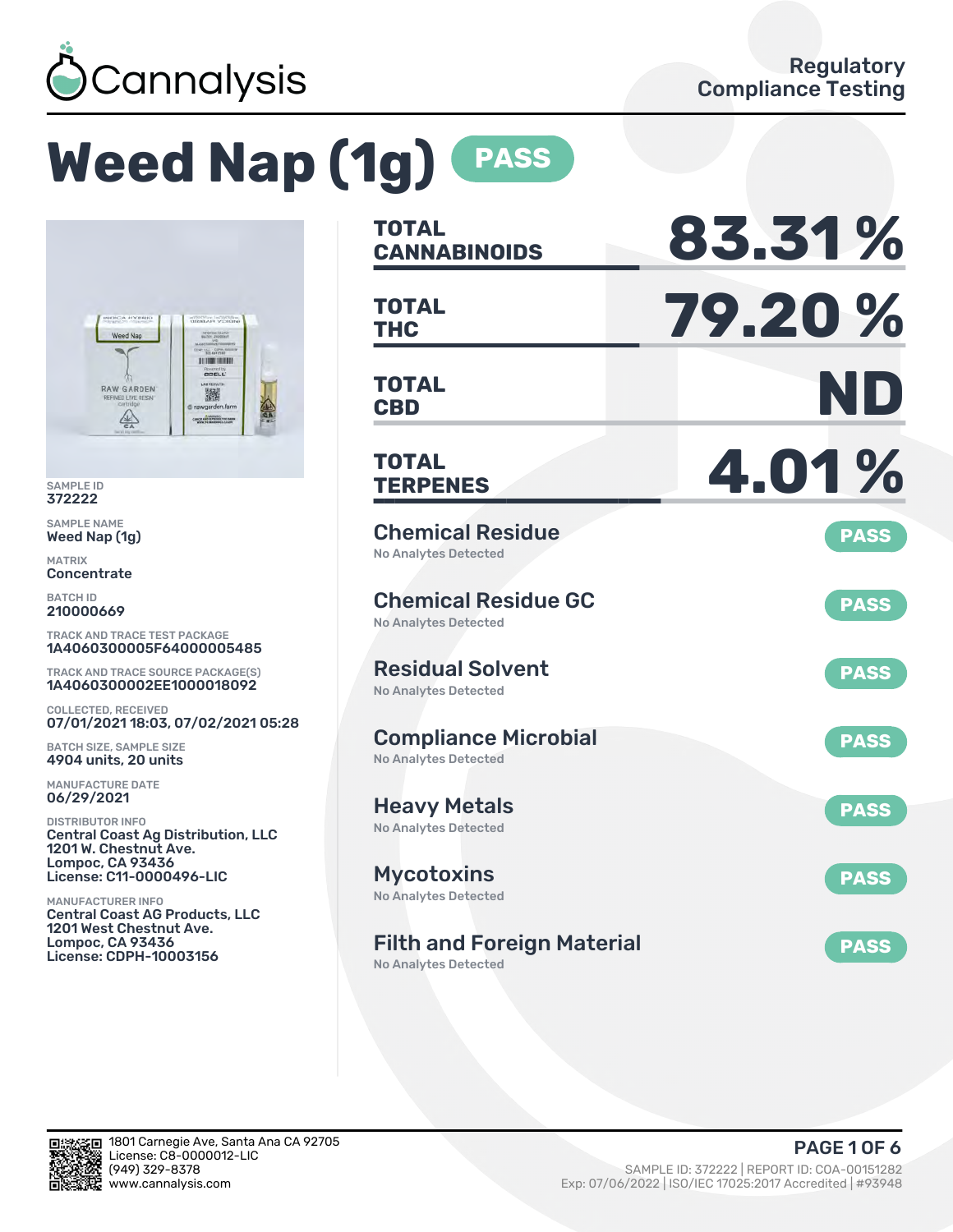

## CANNABINOID ANALYSIS

Total THC,CBD value(s) have been decarboxylated.

| TOTAL THC:          | 792.0 mg/g (79.20 %), 792 mg per package |
|---------------------|------------------------------------------|
| TOTAL CBD:          | ND.                                      |
| TOTAL CANNABINOIDS: | 833.1 mg/g (83.31%)                      |

UNIT OF MEASUREMENT: Milligrams per Gram(mg/g)

| <b>ANALYTE</b>         | <b>RESULT</b>        | LOD    | <b>LLOO</b> | <b>ANALYTE</b>   | <b>RESULT</b>        | <b>LOD</b> | <b>LLOO</b> |
|------------------------|----------------------|--------|-------------|------------------|----------------------|------------|-------------|
| THCa                   | ND                   | 0.2000 | 0.4000      | CBD <sub>v</sub> | ND                   | 0.2000     | 0.4000      |
| D9THC                  | 792.0 mg/g (79.20 %) | 0.2000 | 0.4000      | CBGa             | ND                   | 0.2000     | 0.4000      |
| D8THC                  | ND                   | 0.2000 | 0.4000      | CBG              | 26.39 mg/g (2.639 %) | 0.2000     | 0.4000      |
| <b>THC<sub>v</sub></b> | 14.66 mg/g (1.466 %) | 0.2000 | 0.4000      | CBN              | ND                   | 0.2000     | 0.4000      |
| CBDa                   | <b>ND</b>            | 0.2000 | 0.4000      | <b>CBC</b>       | ND                   | 0.2000     | 0.4000      |
| CBD                    | <b>ND</b>            | 0.2000 | 0.4000      |                  |                      |            |             |
|                        |                      |        |             |                  |                      |            |             |

#### ADDITIONAL INFORMATION

| Method:              | SOP-TECH-001 | Sample Prepped: 07/02/2021 10:51 |                                   | Sample Approved: 07/06/2021 13:02  |  |
|----------------------|--------------|----------------------------------|-----------------------------------|------------------------------------|--|
| Instrument: UPLC-DAD |              |                                  | Sample Analyzed: 07/02/2021 11:45 | Prep-Analytical Batch: 30661-24836 |  |



## TERPENE ANALYSIS

| <b>TOTAL TERPENES:</b>  |                                                    | 40.16 mg/g (4.016 %) |                   |  |  |  |  |
|-------------------------|----------------------------------------------------|----------------------|-------------------|--|--|--|--|
| UNIT OF MEASUREMENT:    | Milligrams per Gram(mg/g)                          |                      |                   |  |  |  |  |
| <b>ANALYTE</b>          | <b>RESULT</b>                                      | LOD                  | LL <sub>O</sub> C |  |  |  |  |
| 3-Carene                | <b>ND</b>                                          | 1.000                | 2.50(             |  |  |  |  |
| Alpha cedrene           | <b>ND</b>                                          | 1.000                | 2.50              |  |  |  |  |
| Alpha pinene            | 1.701 mg/g $(0.1701\%)$                            | 0.1000               | 1.000             |  |  |  |  |
| Alpha terpineol         | <b>ND</b>                                          | 0.3260               | 0.65              |  |  |  |  |
| Beta myrcene            | 6.229 mg/g $(0.6229\%)$                            | 0.5000               | 1.000             |  |  |  |  |
| Borneol                 | <b>ND</b>                                          | 1.000                | 2.50              |  |  |  |  |
| Camphor                 | <b>ND</b>                                          | 0.1000               | 0.50              |  |  |  |  |
| Cedrol                  | <b>ND</b>                                          | 0.5000               | 1.000             |  |  |  |  |
| Cis nerolidol           | <b>ND</b>                                          | 2.500                | 5.00              |  |  |  |  |
| Fenchol                 | <lloq< td=""><td>0.5000</td><td>1.000</td></lloq<> | 0.5000               | 1.000             |  |  |  |  |
| Gamma terpinene         | <b>ND</b>                                          | 0.1000               | 0.50              |  |  |  |  |
| Geranyl acetate         | <b>ND</b>                                          | 0.1000               | 0.50              |  |  |  |  |
| Isoborneol              | <b>ND</b>                                          | 0.5000               | 1.000             |  |  |  |  |
| Limonene                | 14.61 mg/g (1.461%)                                | 0.5000               | 2.50              |  |  |  |  |
| Menthol                 | <b>ND</b>                                          | 1.000                | 2.50(             |  |  |  |  |
| Ocimene 2               | <b>ND</b>                                          | 0.3450               | 1.725             |  |  |  |  |
| P-mentha-1,5-diene ND   |                                                    | 0.5000               | 1.00(             |  |  |  |  |
| Sabinene                | <b>ND</b>                                          | 0.5000               | 1.000             |  |  |  |  |
| Trans beta farnesene ND |                                                    | 2.500                | 5.00              |  |  |  |  |
| Trans nerolidol         | <b>ND</b>                                          | 0.5000               | 2.50(             |  |  |  |  |
|                         |                                                    |                      |                   |  |  |  |  |

| <b>ANALYTE</b>          | <b>RESULT</b>                                                                                                                   | <b>LOD</b> | <b>LLOQ</b> | <b>ANALYTE</b>      | <b>RESULT</b>                                       | LOD    | <b>LLOQ</b> |
|-------------------------|---------------------------------------------------------------------------------------------------------------------------------|------------|-------------|---------------------|-----------------------------------------------------|--------|-------------|
| 3-Carene                | <b>ND</b>                                                                                                                       | 1.000      | 2.500       | Alpha bisabolol     | <b>ND</b>                                           | 0.1000 | 0.5000      |
| Alpha cedrene           | <b>ND</b>                                                                                                                       | 1.000      | 2.500       | Alpha humulene      | 1.546 mg/g $(0.1546%)$                              | 0.5000 | 1.000       |
| Alpha pinene            | 1.701 mg/g $(0.1701\%)$                                                                                                         | 0.1000     | 1.000       | Alpha terpinene     | <b>ND</b>                                           | 0.5000 | 1.000       |
| Alpha terpineol         | ND                                                                                                                              | 0.3260     | 0.6520      | Beta caryophyllene  | 7.399 mg/g (0.7399 %)                               | 0.5000 | 1.000       |
| Beta myrcene            | 6.229 mg/g $(0.6229\%)$                                                                                                         | 0.5000     | 1.000       | Beta pinene         | 2.424 mg/g $(0.2424\%)$                             | 0.6070 | 1.214       |
| Borneol                 | <b>ND</b>                                                                                                                       | 1.000      | 2.500       | Camphene            | <b>ND</b>                                           | 0.5000 | 1.000       |
| Camphor                 | ND                                                                                                                              | 0.1000     | 0.5000      | Caryophyllene oxide | <b>ND</b>                                           | 0.5000 | 2.500       |
| Cedrol                  | <b>ND</b>                                                                                                                       | 0.5000     | 1.000       | Cis geraniol        | <b>ND</b>                                           | 1.000  | 2.500       |
| Cis nerolidol           | <b>ND</b>                                                                                                                       | 2.500      | 5.000       | Eucalyptol          | <b>ND</b>                                           | 0.1000 | 0.5000      |
| Fenchol                 | <lloq< td=""><td>0.5000</td><td>1.000</td><td>Fenchone</td><td><ll0q< td=""><td>0.1000</td><td>0.5000</td></ll0q<></td></lloq<> | 0.5000     | 1.000       | Fenchone            | <ll0q< td=""><td>0.1000</td><td>0.5000</td></ll0q<> | 0.1000 | 0.5000      |
| Gamma terpinene         | <b>ND</b>                                                                                                                       | 0.1000     | 0.5000      | Gamma terpineol     | <b>ND</b>                                           | 0.2090 | 0.5230      |
| Geranyl acetate         | <b>ND</b>                                                                                                                       | 0.1000     | 0.5000      | Guaiol              | <b>ND</b>                                           | 2.500  | 5.000       |
| Isoborneol              | <b>ND</b>                                                                                                                       | 0.5000     | 1.000       | Isopulegol          | <b>ND</b>                                           | 2.500  | 5.000       |
| Limonene                | 14.61 mg/g (1.461%)                                                                                                             | 0.5000     | 2.500       | Linalool            | 1.439 mg/g (0.1439 %)                               | 0.5000 | 1.000       |
| Menthol                 | ND.                                                                                                                             | 1.000      | 2.500       | Ocimene 1           | <b>ND</b>                                           | 0.1550 | 0.3100      |
| Ocimene 2               | <b>ND</b>                                                                                                                       | 0.3450     | 1.725       | P-cymene            | <b>ND</b>                                           | 0.5230 | 1.045       |
| P-mentha-1,5-diene ND   |                                                                                                                                 | 0.5000     | 1.000       | Pulegone            | <b>ND</b>                                           | 0.1000 | 0.5000      |
| Sabinene                | <b>ND</b>                                                                                                                       | 0.5000     | 1.000       | Terpinolene         | 4.809 mg/g (0.4809 %)                               | 0.1000 | 0.5000      |
| Trans beta farnesene ND |                                                                                                                                 | 2.500      | 5.000       | Trans geraniol      | <b>ND</b>                                           | 0.5000 | 2.500       |
| Trans nerolidol         | <b>ND</b>                                                                                                                       | 0.5000     | 2.500       | Valencene           | <b>ND</b>                                           | 0.5000 | 1.000       |



PAGE 2 OF 6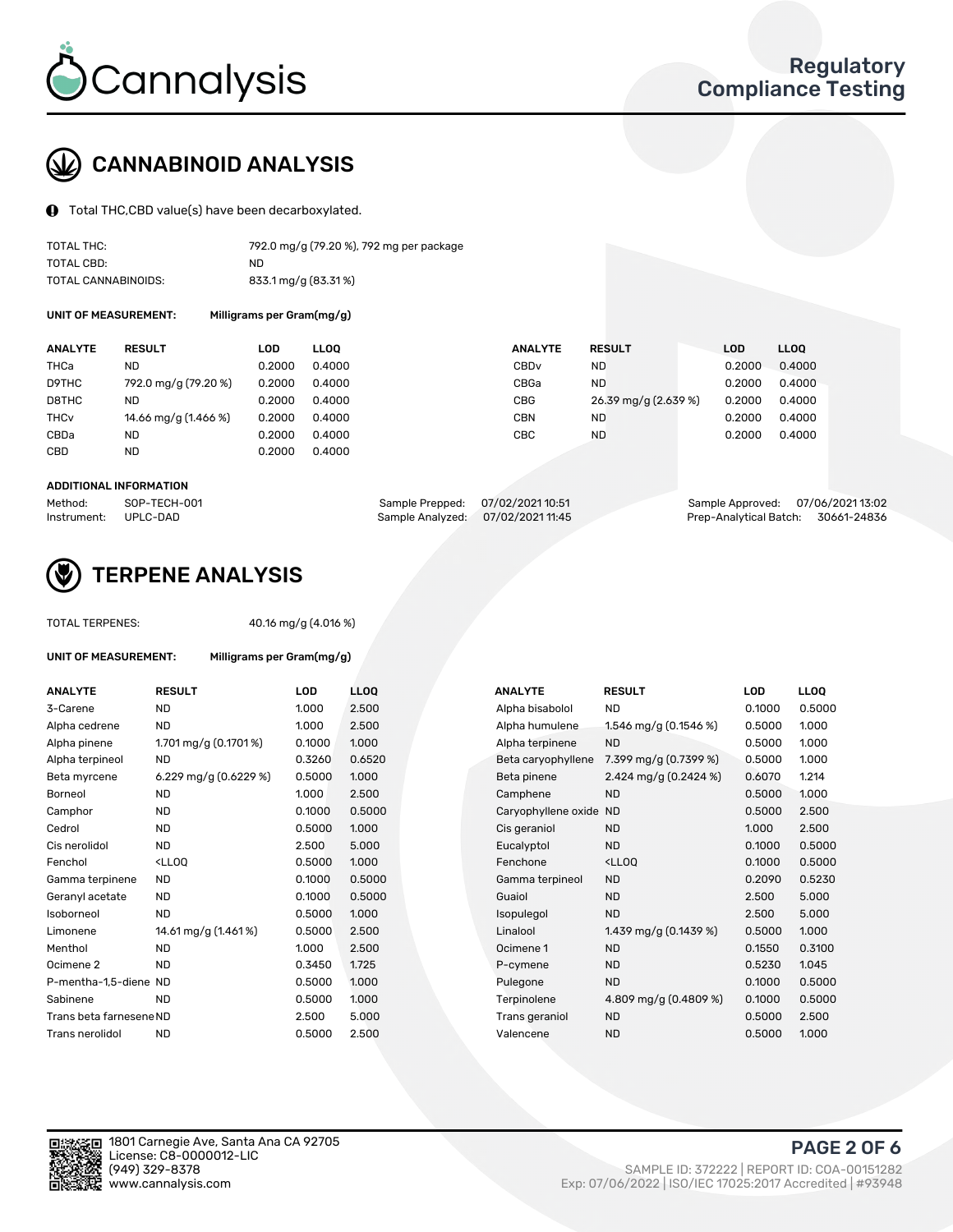

## Regulatory Compliance Testing

#### ADDITIONAL INFORMATION

| Method:     | SOP-TECH-02 |
|-------------|-------------|
| Instrument: | GC-MS-FID   |

Method: SOP-TECH-027 Sample Prepped: 07/02/2021 14:52 Sample Approved: 07/06/2021 16:49 Prep-Analytical Batch: 30676-24848



CHEMICAL RESIDUE ANALYSIS PASS

UNIT OF MEASUREMENT: Micrograms per Gram(ug/g)

| <b>ANALYTE</b>    | <b>RESULT</b> | LOD    | LLOQ   | <b>ACTION LEVEL</b> |      | <b>ANALYTE</b>      | <b>RESULT</b> | LOD    | <b>LLOQ</b> | <b>ACTION LEVEL</b> |      |
|-------------------|---------------|--------|--------|---------------------|------|---------------------|---------------|--------|-------------|---------------------|------|
| Abamectin         | <b>ND</b>     | 0.0200 | 0.0400 | 0.1000              | Pass | Acephate            | <b>ND</b>     | 0.0200 | 0.0400      | 0.1000              | Pass |
| Acequinocyl       | <b>ND</b>     | 0.0200 | 0.0400 | 0.1000              | Pass | Acetamiprid         | <b>ND</b>     | 0.0200 | 0.0400      | 0.1000              | Pass |
| Aldicarb          | <b>ND</b>     | 0.0200 | 0.0400 | 0.0                 | Pass | Azoxystrobin        | <b>ND</b>     | 0.0200 | 0.0400      | 0.1000              | Pass |
| Bifenazate        | <b>ND</b>     | 0.0200 | 0.0400 | 0.1000              | Pass | <b>Bifenthrin</b>   | <b>ND</b>     | 0.0200 | 0.0400      | 3.000               | Pass |
| <b>Boscalid</b>   | <b>ND</b>     | 0.0200 | 0.0400 | 0.1000              | Pass | Carbaryl            | <b>ND</b>     | 0.0200 | 0.0400      | 0.5000              | Pass |
| Carbofuran        | <b>ND</b>     | 0.0200 | 0.0400 | 0.0                 | Pass | Chlorantraniliprole | <b>ND</b>     | 0.0200 | 0.0400      | 10.00               | Pass |
| Clofentezine      | <b>ND</b>     | 0.0200 | 0.0400 | 0.1000              | Pass | Coumaphos           | <b>ND</b>     | 0.0200 | 0.0400      | 0.0                 | Pass |
| Cyfluthrin        | <b>ND</b>     | 0.4000 | 1.000  | 2.000               | Pass | Cypermethrin        | <b>ND</b>     | 0.4000 | 1.000       | 1.000               | Pass |
| Daminozide        | <b>ND</b>     | 0.0200 | 0.0400 | 0.0                 | Pass | Diazinon            | <b>ND</b>     | 0.0200 | 0.0400      | 0.1000              | Pass |
| <b>Dichlorvos</b> | <b>ND</b>     | 0.0200 | 0.0400 | 0.0                 | Pass | Dimethoate          | <b>ND</b>     | 0.0200 | 0.0400      | 0.0                 | Pass |
| Dimethomorph      | <b>ND</b>     | 0.0200 | 0.0400 | 2.000               | Pass | <b>Ethoprophos</b>  | <b>ND</b>     | 0.0200 | 0.0400      | 0.0                 | Pass |
| Etofenprox        | <b>ND</b>     | 0.0200 | 0.0400 | 0.0                 | Pass | Etoxazole           | <b>ND</b>     | 0.0200 | 0.0400      | 0.1000              | Pass |
| Fenhexamid        | <b>ND</b>     | 0.0200 | 0.0400 | 0.1000              | Pass | Fenoxycarb          | <b>ND</b>     | 0.0200 | 0.0400      | 0.0                 | Pass |
| Fenpyroximate     | <b>ND</b>     | 0.0200 | 0.0400 | 0.1000              | Pass | Fipronil            | <b>ND</b>     | 0.0400 | 0.1000      | 0.0                 | Pass |
| Flonicamid        | <b>ND</b>     | 0.0200 | 0.0400 | 0.1000              | Pass | Fludioxonil         | <b>ND</b>     | 0.0200 | 0.0400      | 0.1000              | Pass |
| Hexythiazox       | <b>ND</b>     | 0.0200 | 0.0400 | 0.1000              | Pass | Imazalil            | <b>ND</b>     | 0.0200 | 0.0400      | 0.0                 | Pass |
| Imidacloprid      | <b>ND</b>     | 0.0200 | 0.0400 | 5.000               | Pass | Kresoxim methyl     | <b>ND</b>     | 0.0200 | 0.0400      | 0.1000              | Pass |
| Malathion         | <b>ND</b>     | 0.0200 | 0.0400 | 0.5000              | Pass | Metalaxyl           | <b>ND</b>     | 0.0200 | 0.0400      | 2.000               | Pass |
| Methiocarb        | <b>ND</b>     | 0.0200 | 0.0400 | 0.0                 | Pass | Methomyl            | <b>ND</b>     | 0.0200 | 0.0400      | 1.000               | Pass |
| Mevinphos         | <b>ND</b>     | 0.0200 | 0.0400 | 0.0                 | Pass | Myclobutanil        | <b>ND</b>     | 0.0200 | 0.0400      | 0.1000              | Pass |
| Naled             | <b>ND</b>     | 0.0200 | 0.0400 | 0.1000              | Pass | Oxamyl              | <b>ND</b>     | 0.0200 | 0.0400      | 0.5000              | Pass |
| Paclobutrazol     | <b>ND</b>     | 0.0200 | 0.0400 | 0.0                 | Pass | Permethrins         | <b>ND</b>     | 0.0400 | 0.1000      | 0.5000              | Pass |
| Phosmet           | <b>ND</b>     | 0.0200 | 0.0400 | 0.1000              | Pass | Piperonyl butoxide  | <b>ND</b>     | 0.0200 | 0.0400      | 3.000               | Pass |
| Prallethrin       | <b>ND</b>     | 0.0200 | 0.0400 | 0.1000              | Pass | Propiconazole       | <b>ND</b>     | 0.0200 | 0.0400      | 0.1000              | Pass |
| Propoxur          | <b>ND</b>     | 0.0200 | 0.0400 | 0.0                 | Pass | Pyrethrins          | <b>ND</b>     | 0.0200 | 0.0400      | 0.5000              | Pass |
| Pyridaben         | <b>ND</b>     | 0.0200 | 0.0400 | 0.1000              | Pass | Spinetoram          | <b>ND</b>     | 0.0200 | 0.0400      | 0.1000              | Pass |
| Spinosad          | <b>ND</b>     | 0.0300 | 0.0700 | 0.1000              | Pass | Spiromesifen        | <b>ND</b>     | 0.0200 | 0.0400      | 0.1000              | Pass |
| Spirotetramat     | <b>ND</b>     | 0.0200 | 0.0400 | 0.1000              | Pass | Spiroxamine         | <b>ND</b>     | 0.0200 | 0.0400      | 0.0                 | Pass |
| Tebuconazole      | <b>ND</b>     | 0.0200 | 0.0400 | 0.1000              | Pass | Thiacloprid         | <b>ND</b>     | 0.0200 | 0.0400      | 0.0                 | Pass |
| Thiamethoxam      | <b>ND</b>     | 0.0200 | 0.0400 | 5.000               | Pass | Trifloxystrobin     | <b>ND</b>     | 0.0200 | 0.0400      | 0.1000              | Pass |

#### ADDITIONAL INFORMATION

Method: SOP-TECH-002 Sample Prepped: 07/02/202114:05 Sample Approved: 07/06/202110:26<br>Sample Analyzed: 07/02/202114:05 Prep-Analytical Batch: 30665-24842 Prep-Analytical Batch: 30665-24842

PAGE 3 OF 6

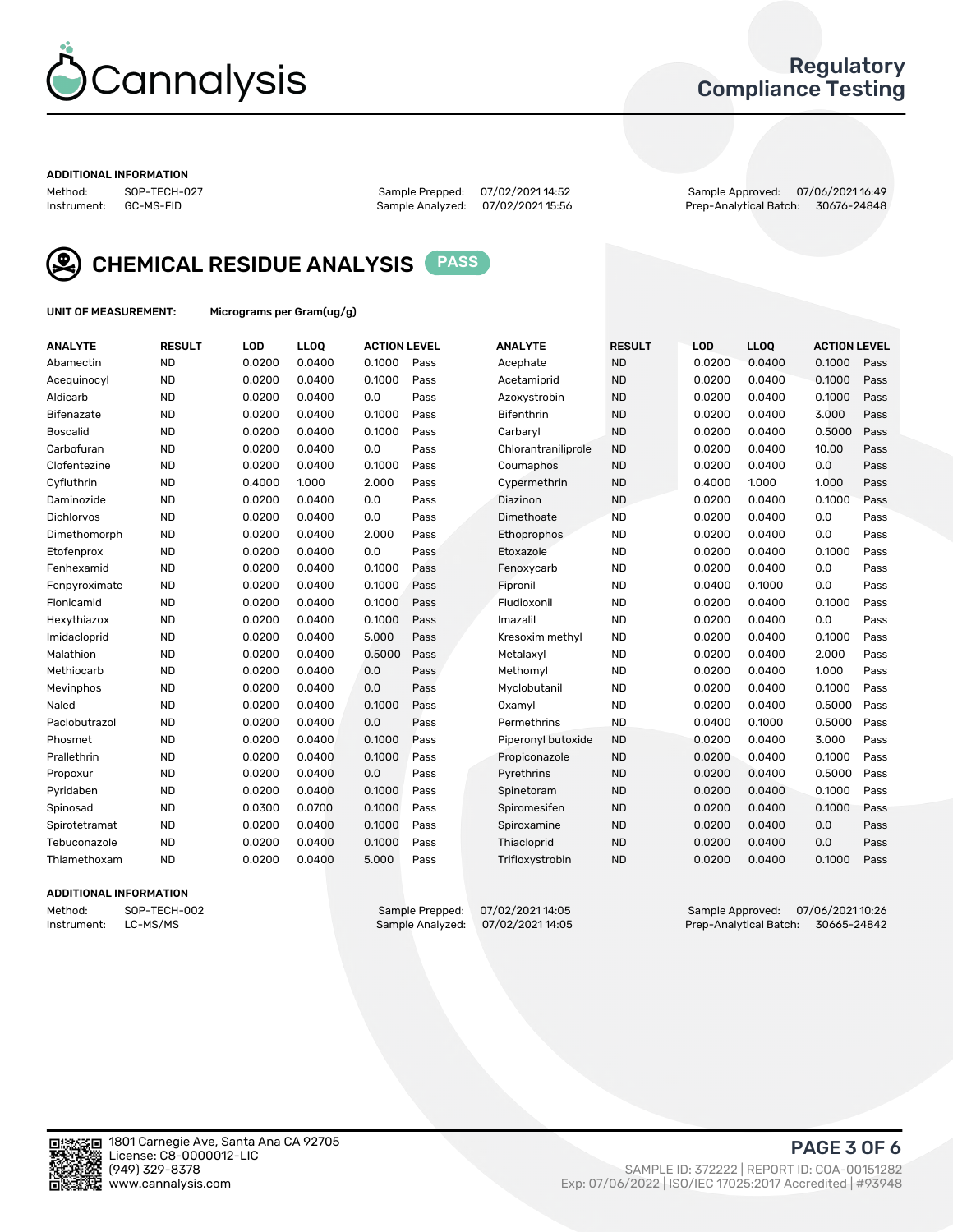

## CHEMICAL RESIDUE GC ANALYSIS PASS

| UNIT OF MEASUREMENT: | Mic |
|----------------------|-----|
|                      |     |

programs per Gram(ug/g<mark>):</mark>

| <b>ANALYTE</b>                | <b>RESULT</b> | LOD    | <b>LLOO</b> | <b>ACTION LEVEL</b> |                  | <b>ANALYTE</b>   | <b>RESULT</b>                       |  | LOD    | <b>LLOO</b>            | <b>ACTION LEVEL</b> |      |
|-------------------------------|---------------|--------|-------------|---------------------|------------------|------------------|-------------------------------------|--|--------|------------------------|---------------------|------|
| Captan                        | ND            | 0.1000 | 0.2000      | 0.7000              | Pass             | Chlordane        | <b>ND</b>                           |  | 0.0109 | 0.0136                 | 0.0                 | Pass |
| Methyl parathion              | <b>ND</b>     | 0.0400 | 0.1000      | 0.0                 | Pass             | <b>PCNB</b>      | <b>ND</b>                           |  | 0.0200 | 0.0400                 | 0.1000              | Pass |
| Chlorfenapyr                  | <b>ND</b>     | 0.0800 | 0.1000      | 0.0                 | Pass             | Chlorpyrifos     | <b>ND</b>                           |  | 0.0800 | 0.1000                 | 0.0                 | Pass |
| <b>ADDITIONAL INFORMATION</b> |               |        |             |                     |                  |                  |                                     |  |        |                        |                     |      |
|                               |               |        |             |                     |                  | 07/02/2021 14:05 |                                     |  |        |                        |                     |      |
| Method:                       | SOP-TECH-010  |        |             |                     | Sample Prepped:  |                  | 07/06/202116:12<br>Sample Approved: |  |        |                        |                     |      |
| Instrument:                   | GC-MS/MS      |        |             |                     | Sample Analyzed: | 07/02/202114:06  |                                     |  |        | Prep-Analytical Batch: | 30666-24843         |      |

## RESIDUAL SOLVENT ANALYSIS PASS

UNIT OF MEASUREMENT: Micrograms per Gram(ug/g)

| <b>ANALYTE</b>       | <b>RESULT</b> | LOD    | <b>LLOO</b> | <b>ACTION LEVEL</b> |      | <b>ANALYTE</b>           | <b>RESULT</b> | LOD    | LLOO  | <b>ACTION LEVEL</b> |      |
|----------------------|---------------|--------|-------------|---------------------|------|--------------------------|---------------|--------|-------|---------------------|------|
| Acetone              | <b>ND</b>     | 50.00  | 100.0       | 5000                | Pass | Acetonitrile             | <b>ND</b>     | 50.00  | 100.0 | 410.0               | Pass |
| Benzene              | <b>ND</b>     | 0.5000 | 1.000       | 1.000               | Pass | <b>Butane</b>            | <b>ND</b>     | 50.00  | 100.0 | 5000                | Pass |
| Chloroform           | <b>ND</b>     | 0.5000 | 1.000       | 1.000               | Pass | Ethanol                  | <b>ND</b>     | 50.00  | 100.0 | 5000                | Pass |
| <b>Ethyl Acetate</b> | <b>ND</b>     | 50.00  | 100.0       | 5000                | Pass | <b>Ethyl Ether</b>       | <b>ND</b>     | 50.00  | 100.0 | 5000                | Pass |
| Ethylene oxide       | <b>ND</b>     | 0.5000 | 1.000       | 1.000               | Pass | Heptane                  | <b>ND</b>     | 50.00  | 100.0 | 5000                | Pass |
| Hexane               | <b>ND</b>     | 50.00  | 100.0       | 290.0               | Pass | <b>Isopropyl Alcohol</b> | <b>ND</b>     | 50.00  | 100.0 | 5000                | Pass |
| Methanol             | <b>ND</b>     | 50.00  | 100.0       | 3000                | Pass | Methylene chloride       | <b>ND</b>     | 0.5000 | 1.000 | 1.000               | Pass |
| Pentane              | <b>ND</b>     | 50.00  | 100.0       | 5000                | Pass | Propane                  | <b>ND</b>     | 50.00  | 200.0 | 5000                | Pass |
| Toluene              | <b>ND</b>     | 50.00  | 100.0       | 890.0               | Pass | Xvlenes                  | <b>ND</b>     | 50.08  | 100.0 | 2170                | Pass |
| Trichloroethylene    | <b>ND</b>     | 0.5000 | 1.000       | 1.000               | Pass | 1.2-Dichloroethane       | <b>ND</b>     | 0.5000 | 1.000 | 1.000               | Pass |

#### ADDITIONAL INFORMATION

Method: SOP-TECH-021 Sample Prepped: 07/02/2021 11:46 Sample Approved: 07/06/2021 15:23<br>Sample Analyzed: 07/02/2021 11:46 Prep-Analytical Batch: 30663-24837 Prep-Analytical Batch: 30663-24837



UNIT OF MEASUREMENT: Cycle Threshold (Ct)

| <b>ANALYTE</b>                        | <b>RESULT</b>          | LOD   | <b>LLOO</b> |     | <b>ACTION LEVEL</b> | <b>ANALYTE</b>   | <b>RESULT</b> | LOD   | <b>LLOO</b>      |                  | <b>ACTION LEVEL</b> |
|---------------------------------------|------------------------|-------|-------------|-----|---------------------|------------------|---------------|-------|------------------|------------------|---------------------|
| A.fumigatus                           | <b>ND</b>              | 33.00 | 0.0         | 0.0 | Pass                | A. flavus        | <b>ND</b>     | 33.00 | 0.0              | 0.0              | Pass                |
| A. niger                              | <b>ND</b>              | 33.00 | 0.0         | 0.0 | Pass                | A. terreus       | <b>ND</b>     | 33.00 | 0.0              | 0.0              | Pass                |
| <b>STEC</b>                           | <b>ND</b>              | 33.00 | 0.0         | 0.0 | Pass                | Salmonella spp   | <b>ND</b>     | 33.00 | 0.0              | 0.0              | Pass                |
|                                       | ADDITIONAL INFORMATION |       |             |     |                     |                  |               |       |                  |                  |                     |
| Method:<br>SOP-TECH-016, SOP-TECH-022 |                        |       |             |     | Sample Prepped:     | 07/06/2021 07:14 |               |       | Sample Approved: | 07/06/2021 15:27 |                     |

Instrument: qPCR Sample Analyzed: 07/06/2021 07:18 Prep-Analytical Batch: 30687-24872

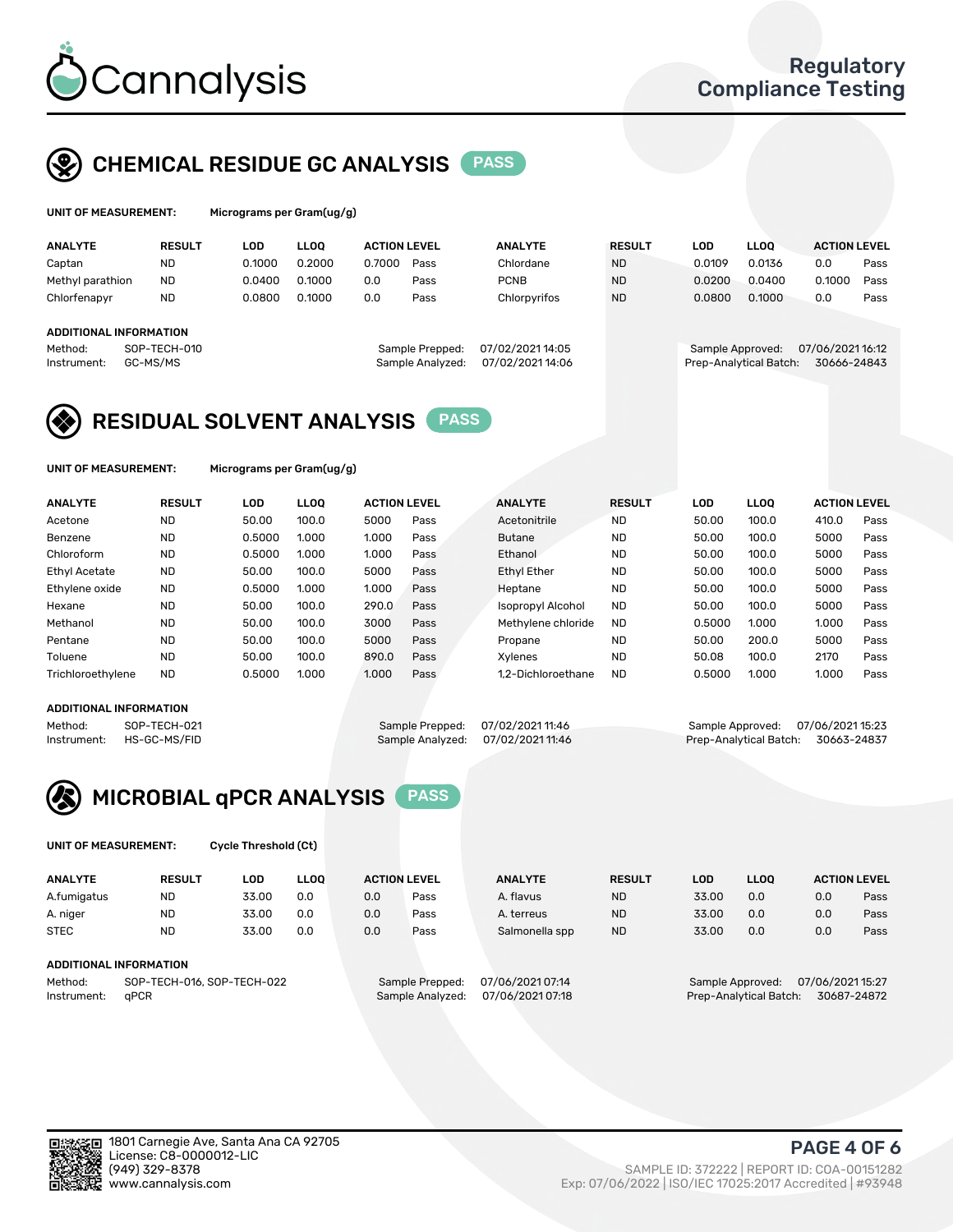



| UNIT OF MEASUREMENT:   |                        | Micrograms per Gram(ug/g) |             |                                     |                                      |               |        |                                            |                                 |      |
|------------------------|------------------------|---------------------------|-------------|-------------------------------------|--------------------------------------|---------------|--------|--------------------------------------------|---------------------------------|------|
| <b>ANALYTE</b>         | <b>RESULT</b>          | LOD                       | <b>LLOO</b> | <b>ACTION LEVEL</b>                 | <b>ANALYTE</b>                       | <b>RESULT</b> | LOD    | <b>LLOO</b>                                | <b>ACTION LEVEL</b>             |      |
| Arsenic                | <b>ND</b>              | 0.0120                    | 0.1000      | 0.2000<br>Pass                      | Cadmium                              | <b>ND</b>     | 0.0072 | 0.0500                                     | 0.2000                          | Pass |
| Lead                   | <b>ND</b>              | 0.0068                    | 0.0500      | 0.5000<br>Pass                      | Mercury                              | <b>ND</b>     | 0.0060 | 0.0500                                     | 0.1000                          | Pass |
|                        | ADDITIONAL INFORMATION |                           |             |                                     |                                      |               |        |                                            |                                 |      |
| Method:<br>Instrument: | SOP-TECH-013<br>ICP-MS |                           |             | Sample Prepped:<br>Sample Analyzed: | 07/02/2021 10:10<br>07/02/2021 12:21 |               |        | Sample Approved:<br>Prep-Analytical Batch: | 07/02/2021 18:18<br>30657-24838 |      |





MYCOTOXINS ANALYSIS PASS

Micrograms per Kilogram(ug/kg)

| <b>ANALYTE</b>          | <b>RESULT</b> | LOD   | <b>LLOO</b> | <b>ACTION LEVEL</b> |      | <b>ANALYTE</b> | <b>RESULT</b> | LOD   | <b>LLOO</b> | <b>ACTION LEVEL</b> |      |
|-------------------------|---------------|-------|-------------|---------------------|------|----------------|---------------|-------|-------------|---------------------|------|
| Aflatoxin B1            | <b>ND</b>     | 1.000 | 2.000       |                     | N/A  | Aflatoxin B2   | <b>ND</b>     | 2.000 | 5.000       |                     | N/A  |
| Aflatoxin G1            | <b>ND</b>     | 2.000 | 5.000       |                     | N/A  | Aflatoxin G2   | <b>ND</b>     | 2.000 | 5.000       |                     | N/A  |
| <b>Total Aflatoxins</b> | <b>ND</b>     | 10.00 | 14.00       | 20.00               | Pass | Ochratoxin A   | <b>ND</b>     | 1.000 | 2.000       | 20.00               | Pass |
|                         |               |       |             |                     |      |                |               |       |             |                     |      |

#### ADDITIONAL INFORMATION

Method: SOP-TECH-020 Sample Prepped: 07/02/2021 14:43 Sample Approved: 07/06/2021 10:19 Instrument: LC-MS/MS Sample Analyzed: 07/02/2021 15:09 Prep-Analytical Batch: 30678-24845

# FILTH & FOREIGN MATERIAL ANALYSIS PASS

UNIT OF MEASUREMENT: Filth and Foreign Matter (%, #/3g)

| <b>ANALYTE</b>                                              | <b>RESULT</b> | LOD | <b>LLOO</b> | <b>ACTION LEVEL</b>                 |      | <b>ANALYTE</b>                       | <b>RESULT</b> | LOD                                                                           | <b>LLOO</b> |       | <b>ACTION LEVEL</b> |  |
|-------------------------------------------------------------|---------------|-----|-------------|-------------------------------------|------|--------------------------------------|---------------|-------------------------------------------------------------------------------|-------------|-------|---------------------|--|
| IF RH ME                                                    | <b>ND</b>     | 0.0 | 0.0         | 1.000                               | Pass | <b>IFM</b>                           | <b>ND</b>     | 0.0                                                                           | 0.0         | 25.00 | Pass                |  |
| Mold                                                        | <b>ND</b>     | 0.0 | 0.0         | 25.00                               | Pass | <b>SSCD</b>                          | <b>ND</b>     | 0.0                                                                           | 0.0         | 25.00 | Pass                |  |
| ADDITIONAL INFORMATION                                      |               |     |             |                                     |      |                                      |               |                                                                               |             |       |                     |  |
| Method:<br>SOP-TECH-009<br>Instrument:<br>Visual Inspection |               |     |             | Sample Prepped:<br>Sample Analyzed: |      | 07/02/2021 09:44<br>07/02/2021 09:45 |               | 07/02/2021 09:51<br>Sample Approved:<br>30656-24828<br>Prep-Analytical Batch: |             |       |                     |  |



PAGE 5 OF 6